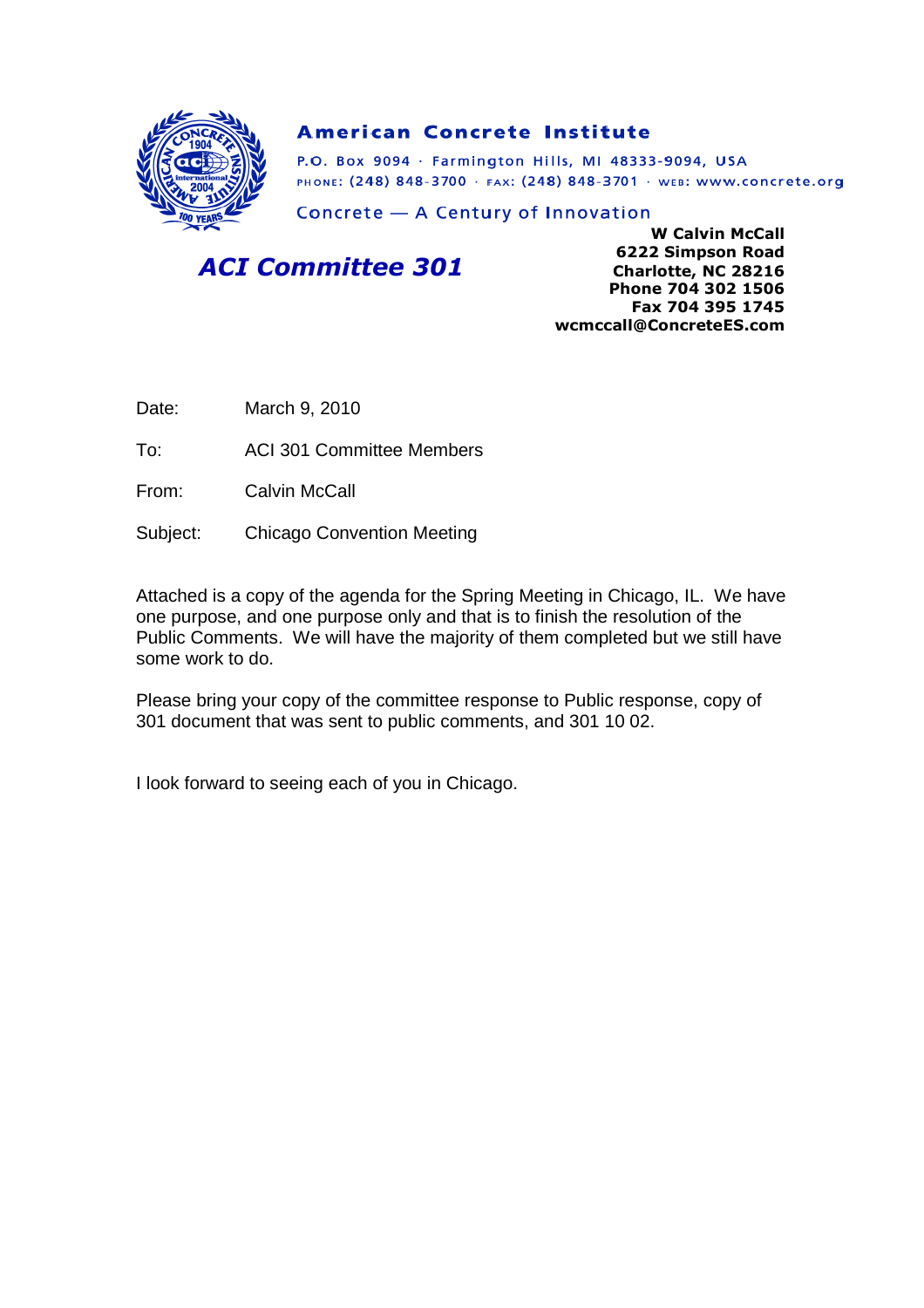# **ACI 301 - Specifications for Structural Concrete Agenda**

| Saturday, March 20, 2010      | $1:00$ PM $-6:00$ PM   | <b>MICHIGAN A&amp;B</b> |
|-------------------------------|------------------------|-------------------------|
| <b>Sunday, March 21, 2010</b> | $8:30$ AM $-$ 12:00 PM | <b>CHICAGO 9</b>        |
| Monday, March 22, 2010        | $1:00$ PM $-5:00$ PM   | <b>SUPERIOR B</b>       |

- 1. Call to Order
- 2. Introduction of Members
- 3. Announcements-None for this group New group taking over
- 4. Convention Goals
	- a) Resolve outstanding negatives on ballot
	- b) Complete Public Time
- 5. Subcommittee Reports:
	- a) 301 A General Requirements, Definitions, and Tolerances
	- b) 301 B Formwork and Reinforcement
	- c) 301 C Concrete Mixtures, Handling, Placing, Consolidating, and Curing
	- d) 301 D Lightweight and Massive Concrete
	- e) 301 E Prestressed Concrete
	- f) 301 F Precast Concrete Panels
	- g) 301 G Shrinkage Compensating Concrete and Industrial Floor Slabs
	- h) 301 H Tilt-Up Construction and Architectural Concrete
- 6. Old Business
- 7. New Business
- 8. Adjourn